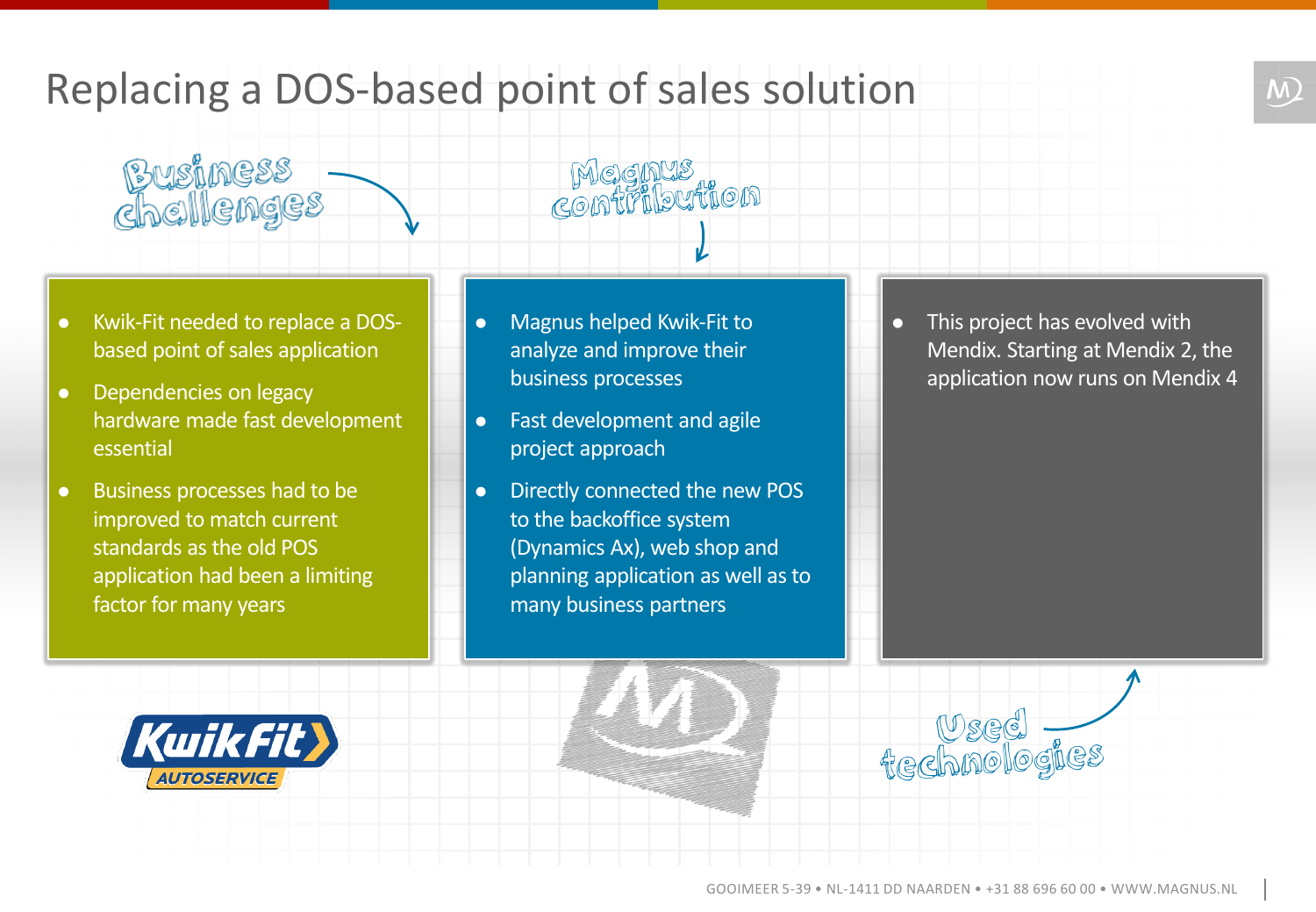## Store management and invoicing using Mendix



 $\widehat{\mathsf{M}}$